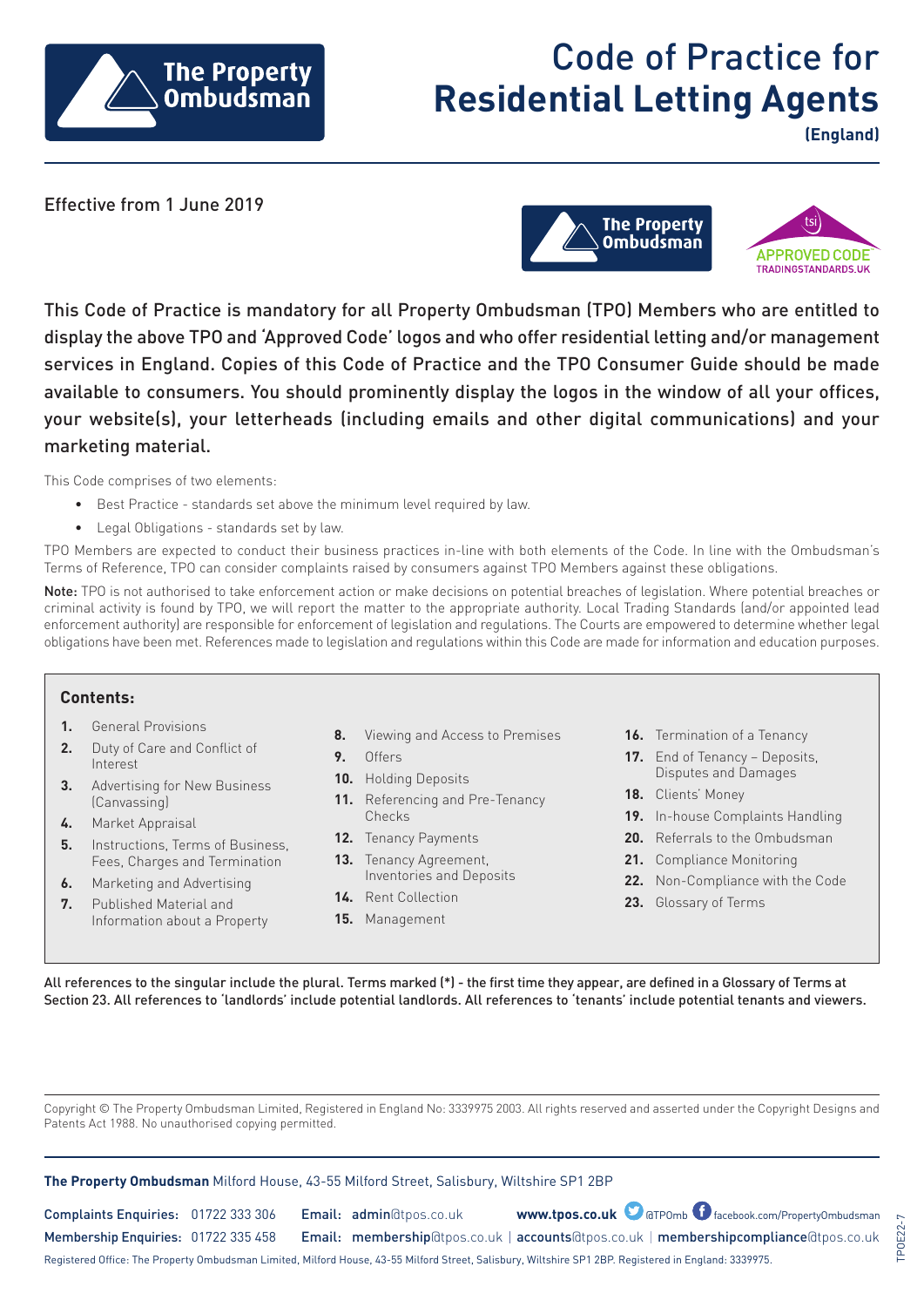

# **1. General Provisions**

## **Applicability**

**1a** This Code applies to letting agency services (\*) in England, undertaken by a person or organisation who has agreed or is required to comply with it, for the letting or property management (\*) of residential property (\*). There are separate Codes of Practice for letting agents operating in Wales, Northern Ireland and Scotland.

#### **General Obligations**

- **1b** You (\*) must comply with this Code of Practice. You must comply with all laws (as amended, re-enacted or substituted with or without modification from time to time) relating to the letting and management of residential property and in particular to the General Data Protection Regulation (or any successor legislation), the Consumer Protection from Unfair Trading Regulations 2008 (CPRs), Business Protection from Misleading Marketing Regulations 2008, Consumer Contracts (Information, Cancellation and Additional Charges) Regulations 2013, Energy Act 2011 (Green Deal), Landlord and Tenant Act 1985, Housing Act 1988, 2004, Competition Act 1998, Immigration Act 2014, Consumer Rights Act 2015, Deregulation Act 2015, Homes (Fitness for Human Habitation) Act 2018, Tenant Fees Act 201[91](https://www.gov.uk/government/publications/tenant-fees-act-2019-guidance) and all other current and relevant primary and secondary legislation and any local licensing obligations.
- **1c** You must ensure that all staff are fully conversant with all aspects of the Code of Practice and their legal responsibilities. Such staff must observe the Code and their legal responsibilities in all their dealings with consumers. Staff must have a good working knowledge of relevant lettings and property management related legislation and the law of contract.
- **1d** You should provide a service to both landlords and tenants consistent with fairness, integrity and best practice; and you should not seek business by methods that are dishonest, deceitful, manipulative or involve misrepresentation. You must avoid any course of action that can be construed as aggressive behaviour (\*) or harassment (\*).
- **1e** You must treat consumers equally regardless of their race, religion or belief, sex, sexual orientation, gender recognition, disability, pregnancy or maternity, or nationality. Unlawful discrimination includes giving less favourable treatment because someone is perceived to have one of these personal characteristics or because they are associated with a person with such a characteristic.
- **1f** You should take special care when dealing with consumers who might be disadvantaged because of factors such as their age, infirmity, lack of knowledge, lack of linguistic or numeracy ability, economic circumstances, bereavement or do not speak English as a first language.
- **1g** You must not release or use confidential information for any purpose other than that for which it was given by consumers (\*) during the process of the letting or property management of a residential property without the consumer's permission,

unless legally required to do so. Personal data should be processed in line with data protection legislation and your business's privacy notice2 (\*).

- **1h** Save where you are required to delete such records sooner under applicable law, you must keep clear and full written (\*) records (\*) of your relationship with landlords and tenants for at least six years and produce them when required by the Ombudsman and/or any enforcement authority, such as Trading Standards.
- **1i** As a TPO Member (\*) you must not take or be involved in any action which would bring the scheme into disrepute.

## **Publicity**

- **1j** In accordance with the Alternative Dispute Resolution for Consumer Disputes (Competent Authorities and Information) Regulations 2015, you must include TPO's name and website address on your website, within your terms of business and within any other sales or service contract you agree with a consumer.
- 1k It is a requirement of the Consumer Rights Act 2015 that letting and managing agents in England make customers aware of their membership of an approved redress scheme. The Consumer Rights Act 2015 also requires letting and managing agents in England to display a complete list of fees, charges or penalties (however expressed) for any letting agency or property management service, along with details of any client money protection scheme membership, at the earliest stage in the transaction. This also includes any fees that you intend to charge tenants (see Section 12).
- **1l** You must use and display such material promoting the Code of Practice as provided by TPO. You must prominently display the TPO logo in the window of all your offices, your website(s), your letterheads (including emails and other digital communications) and your marketing material (including advertisements).
- **1m** You must have available, free of charge, copies of the Code of Practice and Consumer Guide to give to consumers in all your offices.

# **2. Duty of Care and Conflicts of Interest**

- **2a** You must treat all those involved in the proposed letting including tenants and landlords fairly and with courtesy.
- **2b** When instructed, your duty of care is to the client (\*). You must offer suitable advice to meet the client's aims and needs. Where the law and the interests of the client conflicts, adherence to the law must prevail.
- **2c** You must avoid any conflict of interest. You must disclose at the earliest opportunity in writing (\*) to consumers or any relevant third party, any existing conflict of interest, or any circumstances which might give rise to a conflict of interest.
- 2d If you intend to offer or recommend to consumers referencing, insurance, utility, property maintenance, gas or electrical or other services, or those of an associate (\*) or connected person (\*), where the service provider rewards

**<sup>1</sup>** <https://www.gov.uk/government/publications/tenant-fees-act-2019-guidance>

**<sup>2</sup>** <https://ico.org.uk/for-organisations/resources-and-support/>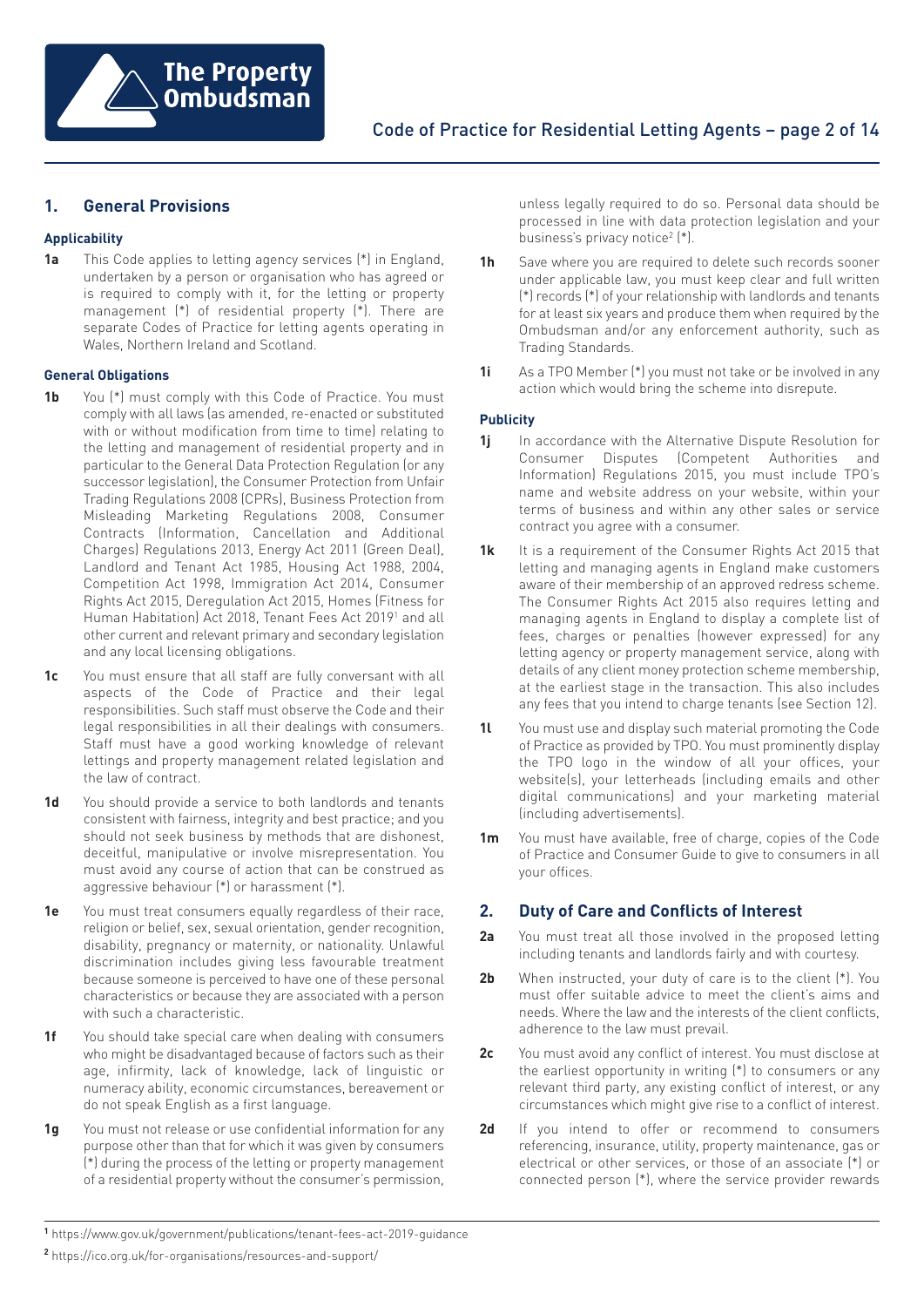

you for the referral by way of money, gifts or any other form of benefit, you must disclose this arrangement in accordance with the Consumer Protection from Unfair Trading Regulations 2008 (the CPRs). Any practice by an agent which hides the real price of a service is capable of being found to be an unfair commercial practice or a misleading omission under the CPRs – whether it is the price of the service the agent is themselves providing, or the price of a service they have recommended, as the existence and scope of such payments are "material information" (\*) which could affect a consumer's decision about whether, or not, to choose that service3.

- **2e** Consumer requirements are key and this applies to the tenant as well as the landlord. You should complete a customer fact find to ensure that any specific requirements are taken into consideration.
- **2f** If an employee or an associate (or an associate of the employee of your firm) is intending to rent a property which your firm is instructed to let, you must give all the relevant facts in writing to the landlord (or the landlord's representative) before negotiations begin.
- **2g** If you or an employee or an associate is intending to rent a property which your firm is instructed to let that person must take no further direct part in the letting of that property on behalf of your business.
- **2h** If you are letting a property that is owned by you, an employee or an associate (or an associate of an employee) or in which you an employee (or an associate of an employee) has an interest, you must, before negotiations begin, immediately make this known in writing to the tenant.

## **3. Advertising for New Business (Canvassing)**

- **3a** You must not use unfair methods when seeking new business. Advertising material should be in accordance with the Advertising Standards Authority's (ASA) Codes and must be truthful, not misleading and fully explain who the message is from, its purposes and how the consumer's interest can be followed up.
- **3b** In your canvassing material, if you seek to use a property you have recently let or managed, you must seek the owner's prior permission in writing.
- **3c** Fees must be shown inclusive of VAT alongside a statement confirming that VAT is included.
- **3d** If a consumer is interested in using your services, you must draw to their attention, and explain before they are committed to another contract, any potential situation where they could owe fees to more than one agent.
- **3e** You must take decisions on the content of your advertisements independent of your competitors, such as how you advertise your fees, charges or any additional costs, or any special offers, discounts or other value offering.
- **3f** You must act promptly if a consumer asks you to stop canvassing them.

### **4. Market Appraisal**

- **4a** When you give advice to someone intending to let their property, that advice must be in the consumer's best interests and within the law. The potential benefits and disadvantages of any recommended method of letting and managing the property must be explained in clear terms and take into account customer requirements as outlined in paragraph 2e.
- **4b** Any figure you advise as a recommended rent must be given in good faith, reflecting current market conditions. You must never deliberately misrepresent the potential rental level of a property in order to gain or retain an instruction.
- **4c** Any figures given should, within reason, be supportable by indicators in the market place, preferably by comparables of similar properties in a similar location.
- **4d** You must keep your marketing strategy under regular review with your client.
- **4e** You must advise the landlord of the need to obtain any necessary consent (for example from joint owners, mortgage lender or someone holding a legal charge against the property, superior landlord (\*) and/or freeholder etc) and/or licence4 (where mandatory or discretionary licencing requirements are in place) prior to formal creation of a tenancy (\*); inspect the necessary consents or ongoing applications; advise of the need for the landlord to assess relevant buildings and contents insurance.
- **4f** You must advise the landlord of their responsibilities<sup>5</sup> and the need to comply with the obligations and requirements of relevant Health and Safety legislation, such as the Homes (Fitness for Human Habitation) Act 20186 and other regulations that apply to rented property such as the Energy Efficiency (Private Rented Property) (England and Wales) Regulations 2015<sup>7</sup>; and you should verify the validity of the necessary certificates. You must pay particular attention to any relevant electrical, smoke and carbon monoxide alarm regulations and advise the landlord and tenant accordingly. Especially where a property's water systems have not been used for some time, you should advise the landlord with regard to Legionella risks and recommend a risk assessment where appropriate.
- **4g** You should, within reason, draw to the attention of the landlord any obvious repairs or maintenance issues which appear necessary in preparation for the intended letting.

**<sup>3</sup>** [https://www.tpos.co.uk/images/Advice\\_Issued\\_-\\_35\\_-\\_Referral\\_Fees.pdf](https://www.tpos.co.uk/images/Advice_Issued_-_35_-_Referral_Fees.pdf)

**<sup>7</sup>** <https://www.legislation.gov.uk/ukdsi/2015/9780111128350/contents>

Guidance for estate agents which will assist letting agents [https://en.powys.gov.uk/article/3989/Business-Information-NTSEAT](https://www.tpos.co.uk/images/Advice_Issued_-_35_-_Referral_Fees.pdf)

**<sup>4</sup>** <https://www.gov.uk/renting-out-a-property/houses-in-multiple-occupation-hmo>

**<sup>5</sup>** <https://www.gov.uk/renting-out-a-property>

**<sup>6</sup>** <https://www.gov.uk/government/publications/homes-fitness-for-human-habitation-act-2018>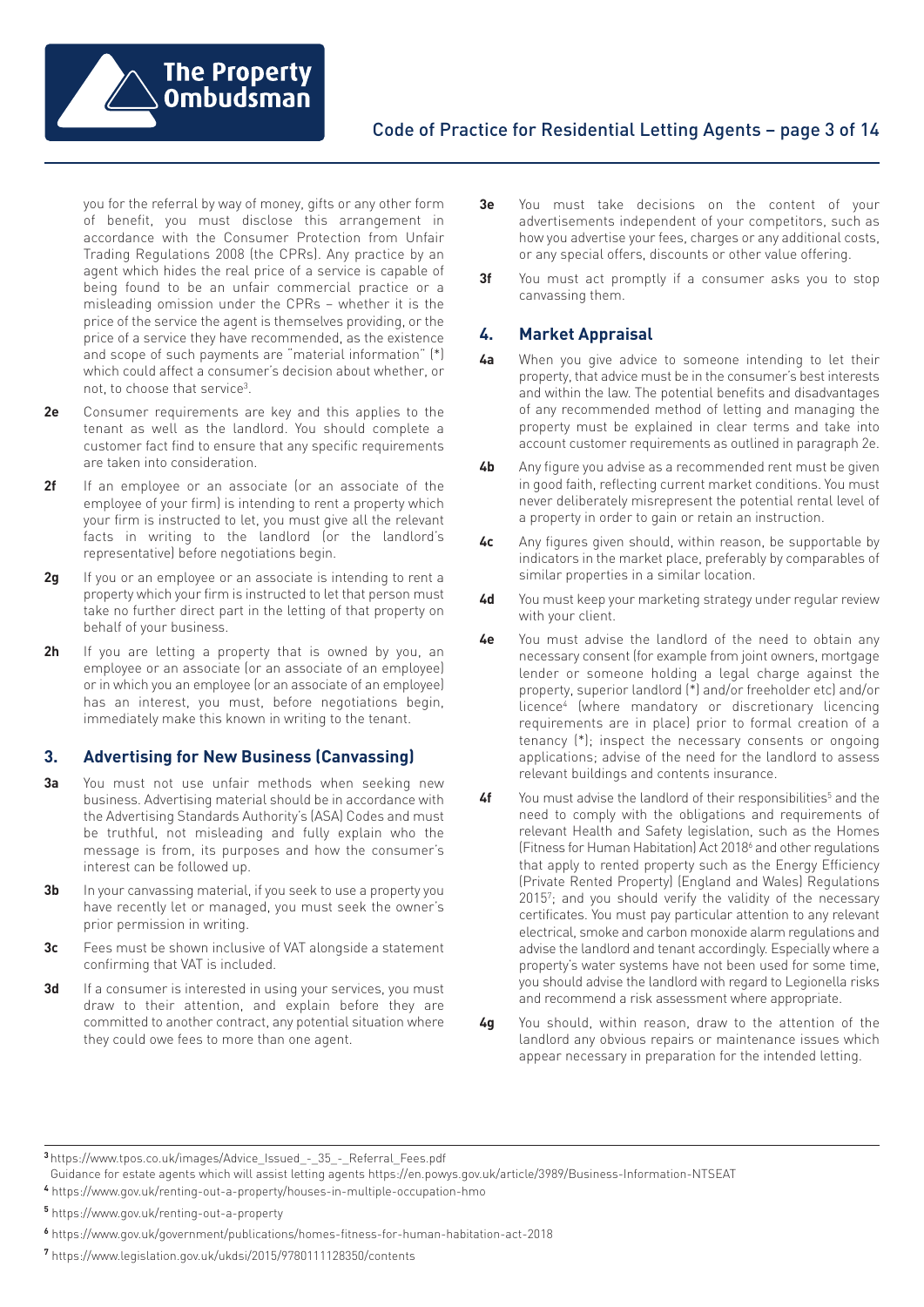

- **4h** You must, where appropriate, make the landlord aware of requirements relating to the deduction of tax from rental income, applying to landlords considered as non-resident or overseas8. You must not assist landlords in practices designed to avoid paying the appropriate tax.
- **4i** You must draw the landlord's attention to the necessity and benefit of a properly prepared full Inventory and a Schedule of Condition. It is best practice to engage an independent inventory provider.

# **5. Instructions, Terms of Business, Fees, Charges and Termination**

#### **Instruction**

- **5a** You must, at the point of instruction, inform the landlord in writing that you are a Member of TPO and subscribe to this Code of Practice.
- **5b** You must not directly or indirectly harass (\*) any person in order to gain instructions, nor must you repeatedly try to gain instructions in a way likely to cause offence.
- **5c** You must not instruct other agencies to assist you in letting a property without the landlord's permission. If the landlord gives permission, as the instructing agent, you are liable at law for the actions of the sub-instructed agent and will be held responsible for any failures to comply with this Code of Practice by that other agent even if that sub-agent is not a TPO Member.
- **5d** Notwithstanding paragraph 5c, if you are instructed as a sub-agent or share listings via a website, you must continue to act in accordance with all relevant provisions of this Code of Practice.
- **5e** You should take reasonable steps to satisfy yourself that the landlord is entitled to instruct you (such as obtaining title information from the Land Registry; declaration of trust; deed of variation; power of attorney) and to sign on behalf of all co-owners.

#### **Signing**

- **5f** You must sign and date your Terms of Business before they are given to the landlord. The landlord must be given sufficient time to read your Terms of Business before agreeing to instruct you (refer also to paragraph 5g). The landlord should be required to sign a copy which you should hold on file and the landlord must be given a copy to retain. It is accepted that for portfolio landlords (\*) it may be impractical to hold individual instructions on a property-byproperty basis; in such circumstances you should ensure that you hold a satisfactory letter of authority from the client.
- **5g** Your Terms of Business must clearly state the minimum duration of your instruction, and how it can be terminated by either party. When a contract is signed by a landlord during a visit by you to their home, at their place of work, away from your premises or online, then they must be given a right to cancel that contract within 14 calendar days after the day of signing. The client should be given a 'Notice of Right to Cancel'. Where the landlord wishes the contract to begin before the end of the 14 day cancellation period you must

obtain confirmation of that request in writing. Where you intend to recover costs incurred during this cancellation period you must obtain the landlord's agreement in writing to those specific costs before work commences.

- **5h** You must give the landlord written confirmation of their agreement with you to act in the letting and/or management of properties on their behalf before they have committed any liability to you. This will necessarily include written details of your Terms of Business which should explain what different types or levels of service are available (for example letting only, rent collection, full management) including any relevant fees and expenses and, where applicable, repair, emergency and rent arrears procedures; and confirm whether you or the landlord will be conducting the 'Right to Rent' checks.
- **5i** You must confirm in writing the landlord's instructions to you and which type or level of service is being provided.

## **Fair Contracts**

- **5j** Your Terms of Business must be transparent in relation to the landlord's commitments and liabilities. They must be written in plain and intelligible language and comply with all requirements of Part 2 of the Consumer Rights Act 2015. You should not use terms that may be deemed unfair, and consequently unenforceable, by virtue of the above Act. Your Terms of Business must not contain terms which are inconsistent with the provisions of this Code of Practice for Letting Agents.
- **5k** Your Terms of Business must:
	- Include all fees and additional costs, fully explain these in a clear and unambiguous way and explain the specific circumstances in which those fees and costs will become due.
	- Actively flag any entitlement to renewal commission and the scale of charges that will apply;
	- Make clear that a liability to renewal commission will only arise where the landlord has specifically agreed to your entitlement. Where you intend to charge a fee for renewal of a tenancy you should remind the landlord of that liability shortly before renewal even if that liability is stated in the management agreement;
	- Not include any liability to pay renewal commission where the property is sold to another landlord who retains the existing tenant;
	- Not require payment of a commission in circumstances where the tenant agrees to purchase the property unless this is subject to a separate sales agreement.

## **Fees and Charges**

- **5l** Where the fee is a percentage it must be quoted inclusive of VAT. The example amount should be based on the rental asking price. However, you must make it clear that, should the agreed rent be higher or lower than the example price, your fee will be correspondingly higher or lower.
- **5m** Where you charge a fixed fee you must state the actual amount payable including VAT in the contract and ensure that the landlord understands that the fee will not vary whatever the rental income.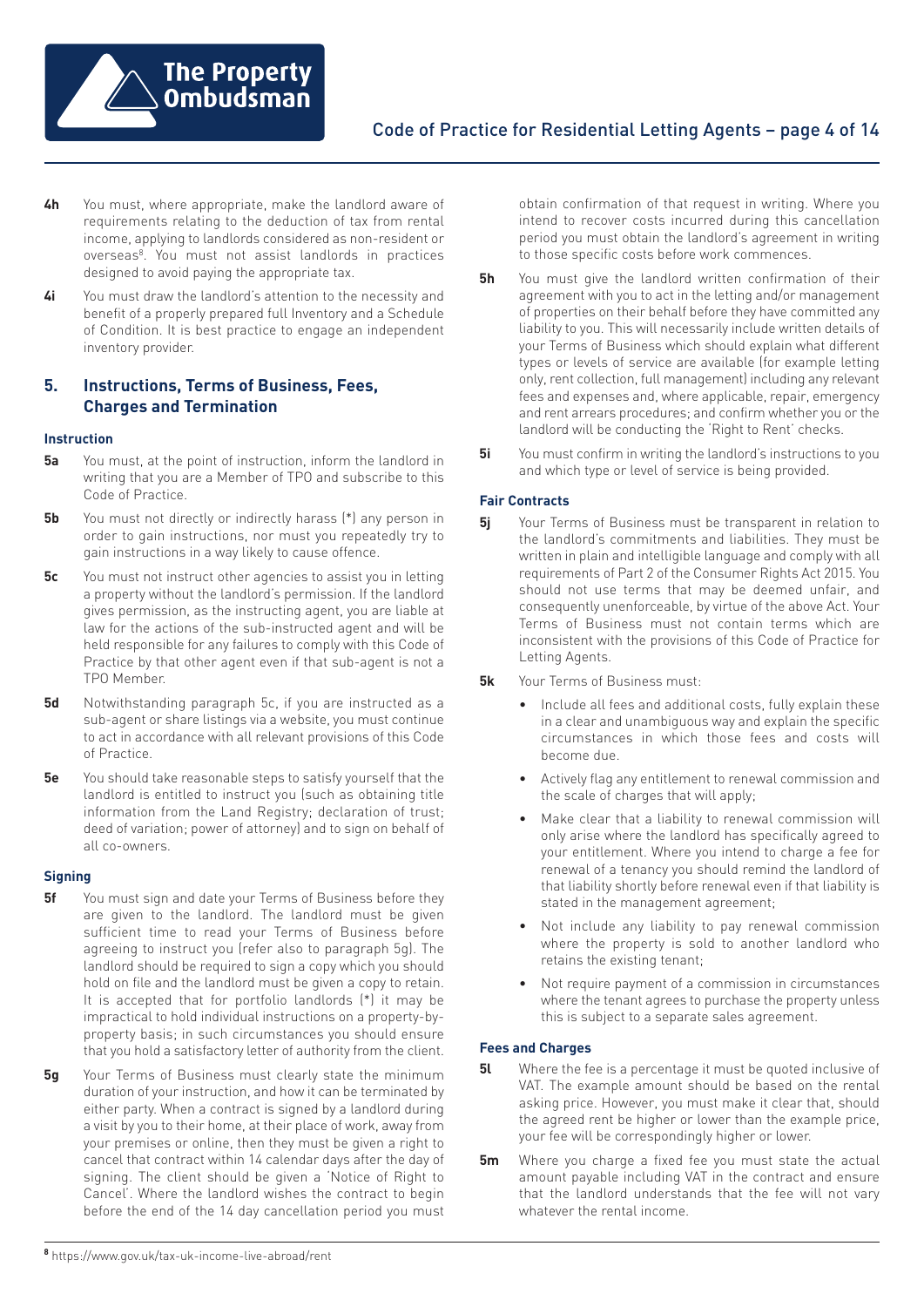

- **5n** Your Terms of Business must include clear and accurate information regarding the circumstances under which either party to the contract may cancel or terminate the arrangement and they must actively flag what liability for fees or charges may be incurred in those circumstances.
- **5o** You must not make a tenant or landlord pay a charge for or be liable for an element of your service that the other party has also been charged for in the course of the same transaction (see also Section 12).
- **5p** Where your Terms of Business include options for landlords to use associated and/or recommended services (such as inventory services), landlords should be presented with the opportunity to actively opt-in to use the service. Requiring landlords to actively opt-out of any additional or recommended service should be avoided. Charges made for not using a service must be disclosed in accordance with the CPRs <sup>9</sup>.

#### **Termination**

- **5q** Whether you or the landlord terminates the instruction, you must give the landlord appropriate written confirmation that you will no longer be acting, including the date of termination, and giving details of any liability for fees or charges owed by the landlord to you (or any credit or funds owed to the client) and confirming any arrangements for the handover of the property, appropriate documentation, keys etc to the landlord or his appointed representative. This action must be taken promptly to enable a timely handover. Where you have been instructed on a 'tenant find only' basis and a tenant has not been found, you must provide a list of parties that you have introduced to the property.
- **5r** Where your contractual arrangement with the landlord is terminated, and the relevant managed property is still tenanted, you must promptly tell the tenants, in writing, of the change in arrangements, including where it is proposed the deposit will be held. In such circumstances, the written authority of the tenant(s) to release their deposit to a third party must be obtained and, where you hold the deposit, notification provided to the appropriate tenancy deposit scheme.

#### **Subsequent Changes**

- **5s** Any change to the Terms of Business must be:
	- Mutually agreed by you and your client;
	- Promptly confirmed in writing;
	- Where appropriate, contained in a new Terms of Business signed and dated by your client.

## **6. Marketing and Advertising**

- **6a** You must not commence the marketing of a property until you have:
	- The client's authority;
	- Signed Terms of Business (see paragraph 5f);
	- A valid EPC compiled in accordance and compliant with the relevant legislation<sup>10</sup> or evidence that a valid EPC has been commissioned. Where you enter into an agreement

to supply an EPC, the contract must be clear and transparent to the extent it meets the relevant obligations set out in Section 5 of this Code. If a tenant requests a copy of an EPC, this must be provided free of charge.

#### **Letting Boards**

- **6b** You must not erect any form of letting board at a property unless you have been instructed to market that property for rent.
- **6c** You can only erect a letting board with the specific permission of the landlord. Where the property is leasehold or commonhold, you should advise the landlord to check for any restrictions within their lease or commonhold community statement and obtain their response before erecting the board.
- **6d** Any board you do erect must be appropriate.
- **6e** When you put up a board you must by law comply with the appropriate regulations. You must accept liability for any claim arising under these regulations in connection with the board.
- **6f** If your board relates to part of a building in multiple occupation, it should indicate the part of the building to which it relates.
- **6g** You must not replace another agent's board with your own, hide it or remove it from a property, without the landlord's permission or without notifying the other agent.
- **6h** You must comply with local legislation in relation to erecting your boards.

# **7. Published Material and Information about a Property**

- **7a** You must by law comply with the Consumer Protection from Unfair Trading Regulations 2008 (or the Business Protection from Misleading Marketing Regulations 2008 where applicable). The Consumer Protection from Unfair Trading Regulations 2008 require you to disclose any information of which you are aware or should be aware of in relation to the property in a clear, intelligible and timely fashion and to take all reasonable steps that all statements that you make about a property, whether oral, pictorial or written, are accurate and are not misleading.
- **7b** All material information (\*) must be disclosed and there must be no material omissions which may impact on the average consumer's (\*) transactional decision (\*) and where information is given to tenants or their representatives, it is accurate and not misleading. In particular you must accurately describe whether the property is being let as furnished, part furnished or unfurnished and whether facilities are shared so that tenants are not misled as to what fixtures, fittings etc will be included. You must be diligent in compiling the particulars.
- **7c** Prior to commencement of marketing, the written details of a property (letting particulars) must be agreed with the landlord to confirm that the details are accurate.

**<sup>9</sup>** <https://en.powys.gov.uk/article/3989/Business-Information-NTSEAT>

```
10 https://www.gov.uk/government/publications/the-private-rented-property-minimum-standard-landlord-guidance-documents
```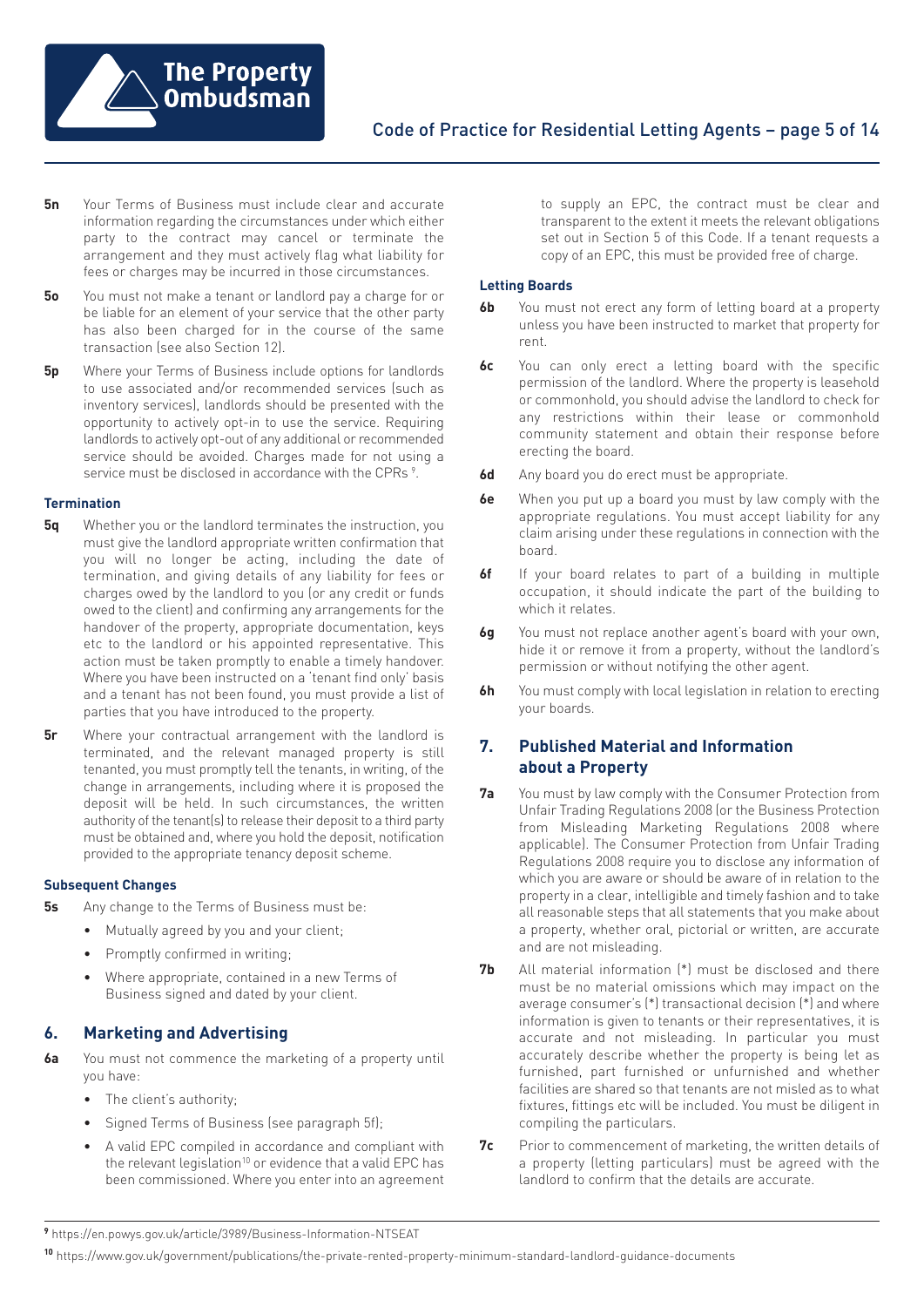

- **7d** All advertisements must be legal, decent, honest and truthful in accordance with the ASA Codes. Manipulating internet portals (and other channels of marketing) to give the impression a property is new to the market, when it is not; inflating your market share by listing properties multiple times; listing properties that are not currently available to rent; or claiming to have let a property which was let by another agent, is misleading.
- **7e** If you intend to include material produced by a third party, you must obtain that party's permission to do so prior to the commencement of marketing.
- **7f** Non-optional fees in relation to tenancies that are excluded from the Tenant Fees Act (e.g. contractual tenancies) must be disclosed in advertisements.

## **8. Viewing and Access to Premises**

#### **Viewings**

- **8a** You must take the landlord's instructions regarding viewings, specifically, whether or not they should be conducted by you.
- **8b** You must record any feedback from viewings and pass this to the landlord within a reasonable time. If this feedback is an offer to rent, you should refer to Section 9 of this Code.
- **8c** Before arranging any viewing, you must tell the tenant if an offer has already been accepted by the landlord.
- **8d** When you know the property has been or is being marketed by another agent you should establish if the potential tenant has previously viewed the property through that or any other agent. Where there is a potential for another agent to also claim a fee, the client should be advised accordingly before they become liable for fees (see paragraphs 3d and 5q).

#### **Access to Premises**

- **8e** Where you are arranging for a tenant to view a tenanted property, the existing tenant must be provided with appropriate and reasonable notice, as prescribed by law, of the appointment unless other arrangements have been agreed with the occupying tenant. You should accompany all viewings unless an unaccompanied viewing has been agreed by the existing tenant.
- **8f** You must make sure that all the keys to a landlord's property that are in your possession are coded and kept secure. You must maintain records of when you issue keys and to whom; when they are returned and by whom. These records must be kept secure and separate from the actual keys. You must only give keys to people providing you with satisfactory identification and who can demonstrate a legitimate purpose.
- **8g** Access to a property may be required by you, or an authorised third party on behalf of the landlord (e.g. a surveyor, builder, tradesman etc) for the purpose of viewing the condition, state of repair and/or to fulfil related statutory obligations and/or to carry out repairs. The tenant must be given the appropriate minimum written notice of 24 hours or that prescribed by law, of the appointment, (unless agreed otherwise with the tenant beforehand or in cases of genuine emergency) and provided with the option to be present during the visit. Notwithstanding providing the tenant with reasonable notice to access a property, express consent

from the tenant to do so must be requested in good time, allowing a minimum of 24 hours for the tenant to respond and a record of the response, if any, made.

- **8h** When you are unable to accompany any third party, this must be made clear to the tenant or other occupier beforehand.
- **8i** You must exercise reasonable diligence in ensuring that, after any visit by you or an authorised third party, a property is left secure.

## **9. Offers**

- **9a** It is not advisable for you to accept, or recommend a landlord to accept, an offer on a property that has not been viewed either by the prospective tenants themselves or by a suitably authorised representative of the prospective tenants, for example, an appointed relocation agent or direct associate. Exceptions might be made when a prospective tenant resident overseas is willing to be contacted by letter, fax or electronic means.
- **9b** You must inform the landlord, in writing as soon as is reasonably practicable about formal offers received on a property up to the point where tenancy agreements are signed unless the landlord has instructed otherwise, or, unless the offer is of an amount or type that the landlord has indicated previously (in writing) is unacceptable. Details of all formal offers made on a property including the name of the tenant, the amount, the date and the response given must be recorded. Where you are instructed as a sub-agent you must inform the principal agent of any offers received.
- **9c** Where an offer has been made to a landlord and the landlord declines the tenancy, they should be advised that the tenant's holding deposit will be refunded in full to the tenant and that, where previously agreed, the landlord may be liable for costs incurred by you.
- **9d** You must provide the parties with a draft or specimen tenancy agreement prior to the tenant becoming liable for a holding deposit associated with the rental of the property except where such opportunity is declined or where you hold an instruction to the contrary. Where there is to be a guarantor for the tenant for the tenancy, this facility must be extended to that person.
- **9e** Any standard documentation that seeks to create a contractual relationship, via its standard terms or clauses, between a tenant and you or the landlord must be clear about the commitments of each party. Such documentation must be fair, clearly presented and written in plain and intelligible language so as to comply with Part 2 of the Consumer Rights Act 2015. Such documentation includes application form, preliminary agreement, reservation form or a holding deposit receipt, terms and conditions of an application. You should advise the landlord that standard terms or clauses or fees and charges deemed unfair by the Courts under these regulations are unenforceable.
- **9f** Prior to a tenant's offer being formally accepted, you must set out in written form and must actively flag any significant tenancy pre-conditions and terms for the letting.
- **9g** Details of an offer accepted in principle (albeit still subject to references etc) should be confirmed to the landlord as soon as practicable and ideally in writing.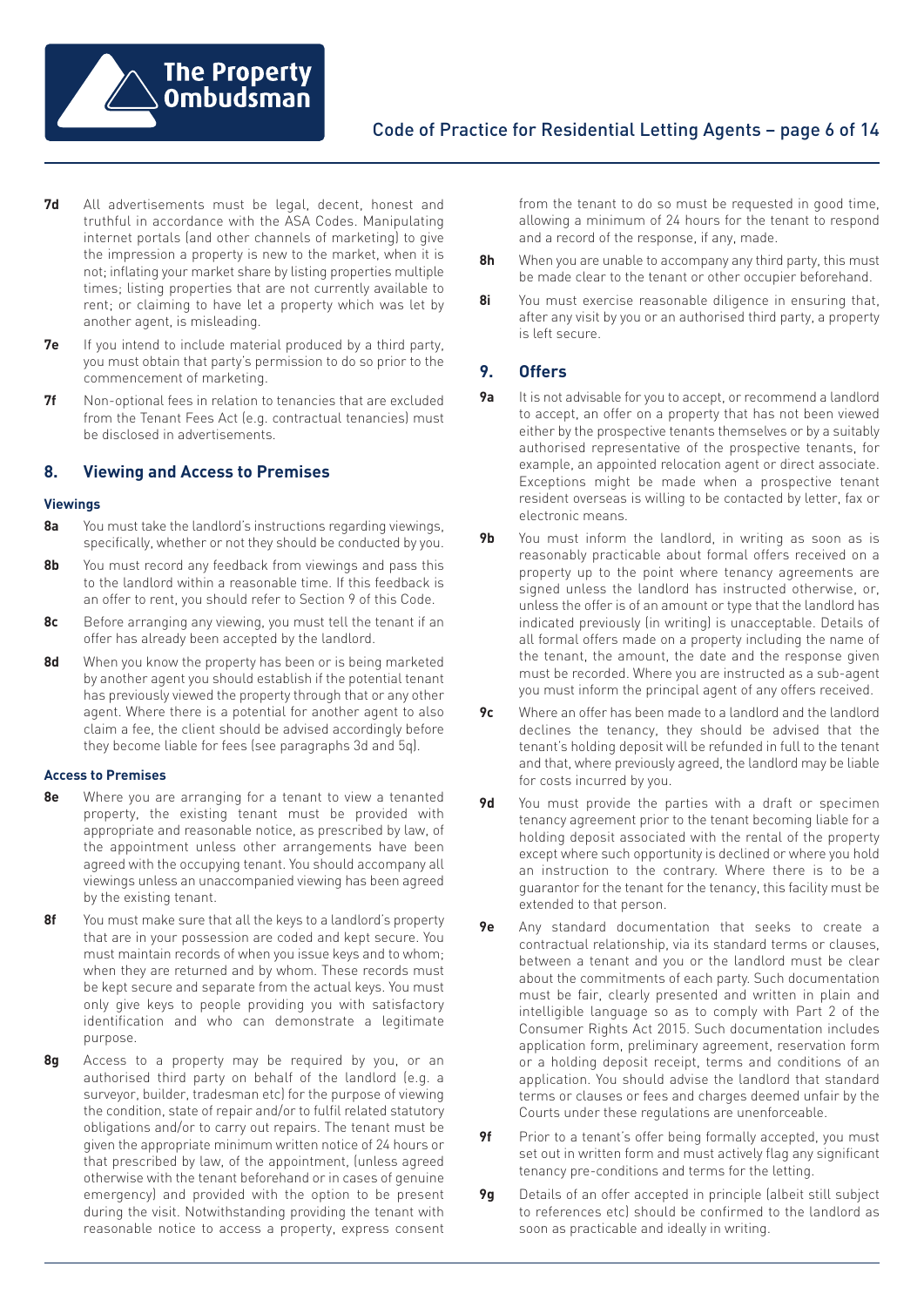

- **9h** You must take reasonable steps to keep tenants who have made an offer and which has not already been rejected, informed of the existence (but not the amount) of other offers submitted. You must not misrepresent to either the landlord or a tenant the existence of, or any details of, any other offer allegedly made or of the status or circumstances of any other person who has made an offer.
- **9i** In accordance with the Assured Shorthold Tenancy Notices and Prescribed Requirements (England) Regulations 2015, agents must provide the tenant with a copy of the 'How to Rent' <sup>11</sup> guide produced by the Ministry for Homes, Communities and Local Government and, where appropriate, a valid Energy Performance Certificate<sup>12</sup> and Gas Safety Certificate. The documents should be issued prior to the tenancy agreement being signed and can be issued by email if the tenant has provided a valid email address at which the tenant has indicated they are happy to receive documents. Where these documents have been updated, the process must be repeated when the tenancy is renewed or changes to a statutory periodic tenancy.

# **10. Holding Deposits**

- **10a** For tenancies falling within the scope of the Tenant Fees Act 201913 entered into after 1 June 2019, where instructed by a landlord and following the landlord's acceptance of the prospective tenant's offer, subject to the obligations set out in this section, you may take a holding deposit from the tenant to reserve a property whilst reference checks and other pre-tenancy administration is undertaken.
- **10b** Before taking a holding deposit, you must clearly explain the criteria by which the landlord will judge suitability to rent the property (such as income and credit worthiness requirements). You should request relevant information that would enable you to determine that a tenant would not be suitable to rent before taking their holding deposit. When explaining the credit worthiness requirements, you should clearly define what you consider to be credit worthiness and the tenant should have a clear understanding of information they are required to disclose (e.g. whether this includes previous missed or late payments). If you consider that the prospective tenant will not be a suitable, you must not take a holding deposit from them.
- **10c** You must explain in writing the purpose of the holding deposit before a tenant is committed to paying. This must clearly state the amount of the holding deposit, the agreed rent for the property and the terms on which it could be refunded, retained or offset against a tenancy deposit payment or the first month's rent (where a tenancy agreement is subsequently entered into). The tenant's agreement must be obtained if the holding deposit is to be used for rent or deposit purposes. The explanation must also clearly state the deadline for agreement (\*), being 15 days beginning on the day on which the landlord or letting agent receives the holding deposit, unless a different deadline has been agreed in writing with the tenant and the landlord.
- **10d** Where you take a holding deposit from a tenant the payment must be treated as clients' money (\*).
- **10e** Payment of the holding deposit is limited to a maximum of one week's rent of the annual rent payable in respect of the tenancy immediately after its grant, renewal or continuance. For example, a 12 month tenancy with a total rent of £26,000 divided by 52 weeks, equals a total holding deposit of £500.
- **10f** Where there are multiple prospective tenants, payment of the holding deposit must be split between the tenants. For example, where four tenants pay a total weekly rent of £500, you may charge each tenant no more than £125. Where applicable, the split should be based on the percentage of rent each tenant has agreed to pay.
- **10g** Where an offer has been accepted and a holding deposit taken, the property should be removed from the market. A holding deposit is paid to 'reserve' a property and demonstrates a tenant's intention to rent that property. Acceptance of a holding deposit confirms your (and the landlord's) intention to accept that individual as a tenant (subject to the satisfactory completion of reference checks etc.)
- **10h** You (or the landlord) must not accept more than one holding deposit for the same housing unless you have previously had grounds to retain an earlier holding deposit.
- **10i** You must refund a tenant's holding deposit in full within seven days of:
	- entering into a tenancy agreement with the tenant (before the deadline for agreement);
	- the landlord choosing to withdraw from the proposed agreement;
	- the deadline for agreement passing without a tenancy agreement being entered into;
	- if you or the landlord impose a requirement that breaches the Tenant Fees Act 2019 or behave in an unreasonable manner such that it would be unreasonable to expect the tenant or relevant person to enter in to the tenancy.
- **10j** A holding deposit can only be retained where a tenant (or, where applicable, a guarantor):
	- provides false or misleading information (\*) which you can reasonably consider when advising the landlord on the decision to let a property;
	- fails a right to rent check (provided that you or the landlord did not know, and could not have been expected to know that outcome, prior to accepting the deposit);
	- withdraws from the proposed tenancy;
	- fails to take all reasonable steps to enter into a tenancy agreement (for example, not providing reasonable information requested to support their tenancy application).
- **10k** Where you intend to retain a holding deposit you should consider whether it is reasonable to retain all or part of the deposit and provide the prospective tenant with a written explanation as to why you have taken that decision within seven days of event set out in paragraph 10j. You must only

**<sup>11</sup>** [https://www.gov.uk/government/collections/housing-how-to-guides](https://www.gov.uk/government/publications/the-private-rented-property-minimum-standard-landlord-guidance-documents)

**<sup>12</sup>** <https://www.gov.uk/buy-sell-your-home/energy-performance-certificates>

**<sup>13</sup>** <https://www.gov.uk/government/publications/tenant-fees-act-2019-guidance>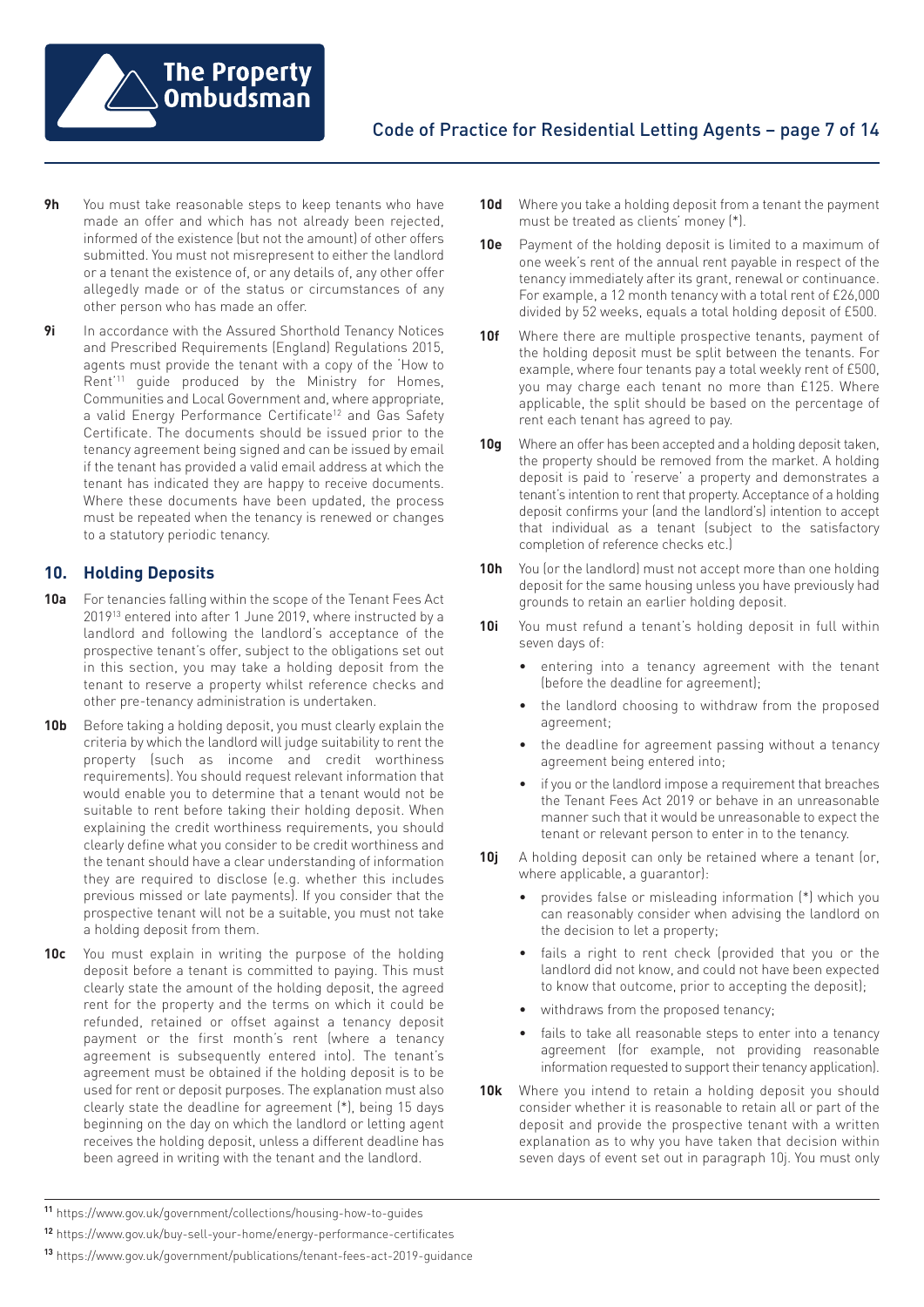

charge for work that has been carried out or reasonable costs that you have incurred as a result of the tenant not entering into the tenancy, taking into account individual circumstances. Your explanation must include evidence of your costs (e.g. referencing checks) and details of any amount paid to a landlord as compensation for the period the property was removed from the market.

- 10l If a tenant withdraws from a proposed tenancy because of an unfair term (as set out in Part 2 of the Consumer Rights Act 2015 and the Tenant Fees Act 2019) you should refund their full holding deposit.
- **10m** For tenancies falling outside of the scope of the Tenant Fees Act 2019, where you take a holding deposit from a tenant this must be treated as clients' money except insofar as it will be used to meet the costs of referencing and other reasonable administration charges. You must explain the purpose of the holding deposit and its use in writing, including the circumstances where it could be forfeited or refunded, before any tenant is committed to paying.

## **11. Referencing and Pre-Tenancy Checks**

- **11a** In all referencing processes or procedures, you must be diligent in identifying fraudulent applications.
- **11b** You must take references on a tenant or guarantor appropriate to the circumstances of the application and in line with the criteria agreed with the landlord. This should include proof of identification; proof of residence; credit check and proof of income. Your own referencing procedures should usually be by way of a Referencing Service provider or by direct application to third party referees or any combination of the above.
- **11c** Where references are provided directly by the tenant or guarantor, you must be diligent in validating their authenticity.
- **11d** Where the current existing address of the tenant or guarantor is not evidenced via the Electoral Roll, such an address must, wherever practical, be verified by the tenant or guarantor providing you with a utility bill or bank statement dated within 3 months, or Building Society passbook or Council Tax account for the current council tax year or valid driving licence or similar.
- 11e You must be diligent in verifying the identity and nationality of a tenant or guarantor including verifying the nature of any visa, status of residency and work permit and you must retain a record of steps you have taken. 'Right to Rent' checks must be carried out on tenants in accordance with the Home Office codes and avoiding unlawful discrimination.
- **11f** Where a tenant or guarantor fails, in the circumstances, to meet the agreed referencing criteria, you must obtain confirmation in writing from the landlord whether they wish to proceed with that application. If the acceptance of the tenant or guarantor is conditional you must ensure those conditions are met and/or advise the landlord accordingly. Where the tenant has provided factually correct information which has been requested, but you or the landlord do not consider the references to be sufficient in order to let the property, then the tenant is entitled to a full refund of the holding deposit.

**11g** You must provide the landlord with all relevant facts (subject to compliance with data protection laws) relating to the application to enable the landlord to make an informed decision, regardless of whether the tenant has met, or failed to meet, the referencing criteria.

## **12. Tenancy Payments**

- **12a** In accordance with the Tenant Fees Act 201914, all payments in connection with a tenancy falling within the scope of that Act entered into after 1 June 2019 are banned with the exception of the following permitted payments:
	- the rent (see paragraph 12b);
	- a refundable tenancy deposit (see paragraph 12c);
	- a refundable holding deposit (see paragraph 12d);
	- a default fee being a payment that is required in the event of a default by the tenant for a lost key, a lost security device giving access to housing or a payment of rent that is late by 14 days or more (see paragraph 12h);
	- payments on assignment, variation or novation (\*) of a tenancy at the tenant's request, capped at £50 or the reasonable costs incurred if greater (see paragraph 12e);
	- payments in respect of early termination of a tenancy agreement at the tenant's request capped at the landlord's loss (see paragraph 12f);
	- payments to a local authority in respect of council tax (see paragraph 12g);
	- payments in respect of energy and other utilities (see paragraph 12g);
	- payments to the BBC in respect of a television licence; and
	- payments in respect of communication services.

Note that where there is a limit on a permitted fee, that limit is inclusive of VAT.

If the fee a landlord or you wish to charge a tenant is not included in this list, it is a prohibited payment (\*) and you must not charge it.

If the tenancy commenced before 1 June 2019 the tenant is still liable for any charges written into the existing tenancy agreement until 31 May 2020. This includes charges associated with new fixed-term agreements where they have been written into an existing agreement.

After 31 May 2020, the ban on tenant fees will apply to all tenancies that fall within the scope of the Act (assured shorthold tenancies, tenancies of student accommodation and licences to occupy (subject to excluded licence types as stated in the Tenant Fees Act 2019). Landlords and agents will not be able to charge any fees after this date other than the permitted payments set out in this paragraph.

- **12b** Rent You must agree the amount of rent to be paid with the tenant when agreeing to let the property. You or the landlord cannot require a tenant to enter into an agreement that 'front loads' the rent at the start of the tenancy i.e. by charging more for the first month(s) of the tenancy. The amount of rent charged should be equally spilt across the first year of the
- **<sup>14</sup>** [https://www.gov.uk/government/publications/tenant-fees-act-2019-guidance](ttps://www.gov.uk/government/publications/tenant-fees-act-2019-guidance)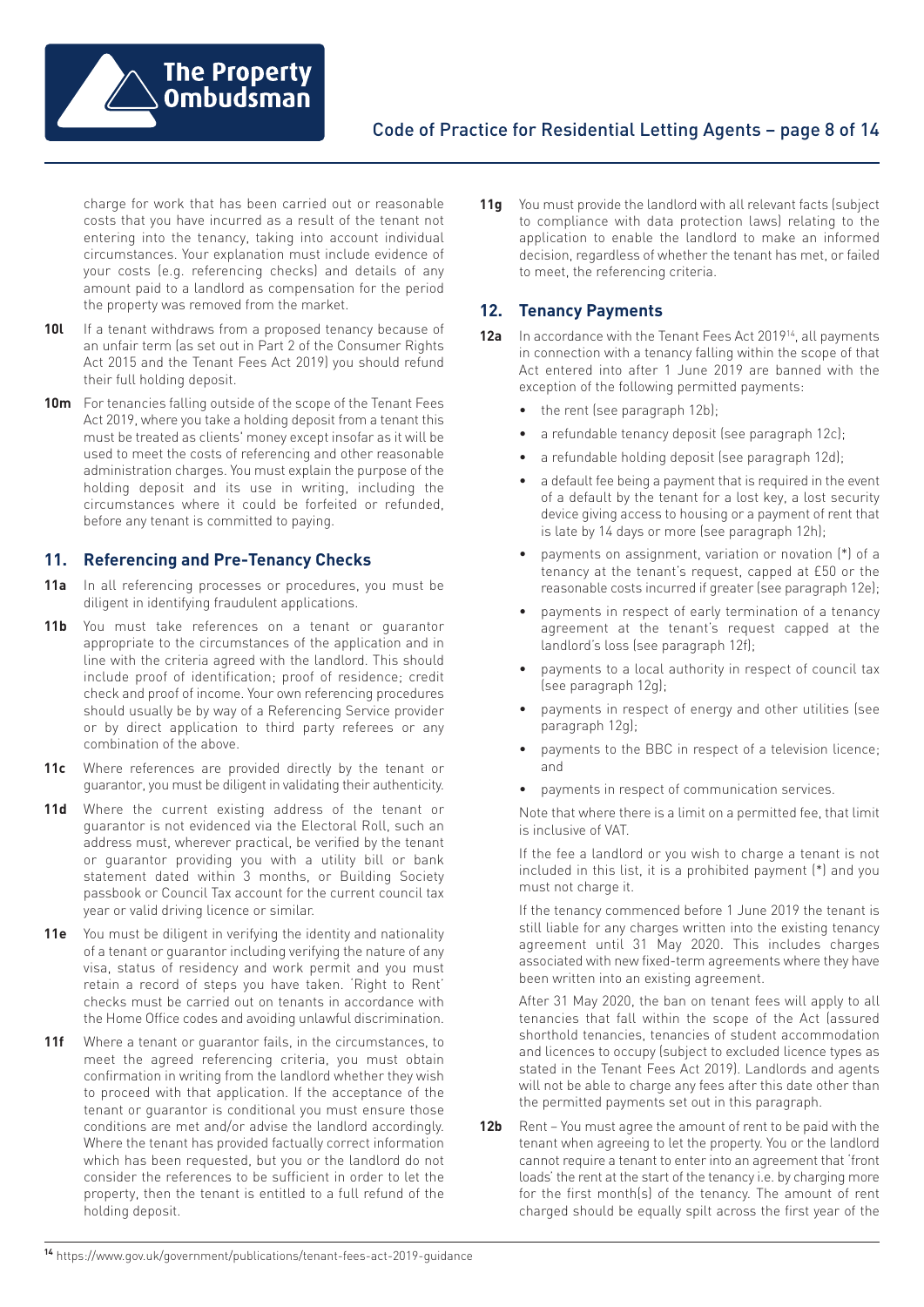

tenancy. After the tenancy has begun the rent can be reduced or increased if agreed with the tenant or under a rent review clause (provided that the rent review clause permits both a rent reduction and increase according to the circumstances).

- **12c** Tenancy Deposit This is a refundable payment that you and the landlord may ask a tenant to pay in case of any breach of the tenancy agreement (such as damage or unpaid rent or bills) at the end of the tenancy. You and the landlord are not legally required to take a deposit. Where the annual rent is less than £50,000 you must not ask for a deposit which is more than five weeks of the total annual rent. Where the annual rent is between £50,000 and £100,000 you must not ask for a deposit which is more than six weeks of the total rent. Any deposit above these maximum permitted amounts will be a prohibited payment. Any deposit taken must be protected in a Government backed tenancy deposit schemes within 30 days of taking the payment. You or the landlord must provide the tenant with information as to where and how their deposit is protected. The deposit is the tenant's money and you and the landlord will need to provide evidence to substantiate any proposed deductions from the deposit.
- **12d** Holding Deposit A refundable payment requested from a tenant to demonstrate a commitment to rent the property whilst referencing checks take place (see Section 10).
- **12e** Changes to the Tenancy Where a tenant requests a change to the tenancy agreement, for example a change of sharer, you are entitled to charge up to £50 for the work and administration involved in amending the tenancy agreement or the amount of your reasonable costs if they are higher. The general expectation is that the charge will not exceed £50. You should provide evidence to substantiate the reasonable costs of carrying out the work if a charge is above £50. Any reasonable requests to vary the tenancy agreement should not be refused. Any costs that are over £50 and are not supported by evidence will be a prohibited payment.
- **12f** Early Termination If a tenant requests to leave before the end of their tenancy you are entitled to charge an early termination fee, which must not exceed the financial loss that the landlord has suffered in permitting, and reasonable costs that have been incurred by you. Early termination fees should not be charged unless you can demonstrate through evidence that specific costs have been incurred. Any payment that exceeds the landlord's financial loss and your reasonable costs in this circumstance will be a prohibited payment.
- **12g** Council Tax, Utility and Communications Services In accordance with the tenancy agreement, a tenant is likely to be responsible for paying bills which could include council tax, utility payments (gas, electricity, water), and communication services (broadband, TV, phone). There is associated consumer protection legislation<sup>15</sup> which prohibits landlords and agents from over-charging for these services.
- **12h** Default Fees You can only recover default fees where they have been written into the tenancy agreement. You may charge a tenant a default fee under a term of the tenancy agreement for:
- the loss of a key to, or other security device giving access to, the housing to which the tenancy relates. You or the landlord must provide evidence in writing to the person liable for the payment to demonstrate that the costs incurred are reasonable. A fee which exceeds the reasonable costs incurred by you or the landlord is a prohibited payment.
- failure to make a payment of rent in full before the end of the period of 14 days beginning with the date ("the due date") on which the payment is required to be made in accordance with the tenancy agreement. Any fee charged must be no more than 3% above the Bank of England's base rate for each day that the payment has been outstanding. A fee which exceeds this amount is a prohibited payment.

The Tenant Fees Act 2019 does not affect any entitlement for landlords or agents to recover damages for breach of contract. Any claims for damages must be based on evidence and are only permitted where you or the landlord have incurred costs/actual loss as a result of the contractual breach (unless this is for a default fee for a late payment of rent or lost key/security device which is required under the tenancy agreement). Penalty fees written into the tenancy agreement based on the tenant failing to perform an obligation are likely to be prohibited.

# **13. Tenancy Agreement, Inventories and Deposits**

## **The Tenancy Agreement**

- **13a** You must take care to prepare an appropriate written tenancy agreement<sup>16</sup> that includes any agreed or specially negotiated clauses or terms particular to the property or the circumstances of the parties to the letting including prescribed information in accordance with the Housing Act 1988 and 2004. You should ensure tenancy agreements are transparent in relation to the commitments of each party. The tenancy agreements must be clearly presented, written in plain and intelligible language; that any permitted payments are actively flagged; and that any standard terms and clauses take account of the implications of Part 2 of the Consumer Rights Act 2015 and the Tenant Fees Act 2019. You should note that standard terms or clauses or fees and charges deemed unfair by the Courts under these Acts are unenforceable.
- **13b** You must give the tenant the opportunity to raise queries in order to clarify and understand their rights and obligations under the tenancy agreement, particularly those relating to maintenance responsibilities, rent, deposit or permitted payments. Whilst you should not seek to vary the tenancy agreement during the period of your agreement with the landlord, there may be occasions where this may occur. In such circumstances the tenant and the landlord must be given the opportunity to see and confirm the changed tenancy agreement.
- **13c** You must ensure that tenants are provided with relevant and appropriate documentation, statutory or otherwise, prior to their occupation of the property or commencement of the tenancy, whichever is the sooner (see paragraph 9i).

**<sup>15</sup>** Section 44 Electricity Act 1989, Section 37 Gas Act 1986, Water Resale Order 2006

**<sup>16</sup>** <https://www.gov.uk/tenancy-agreements-a-guide-for-landlords>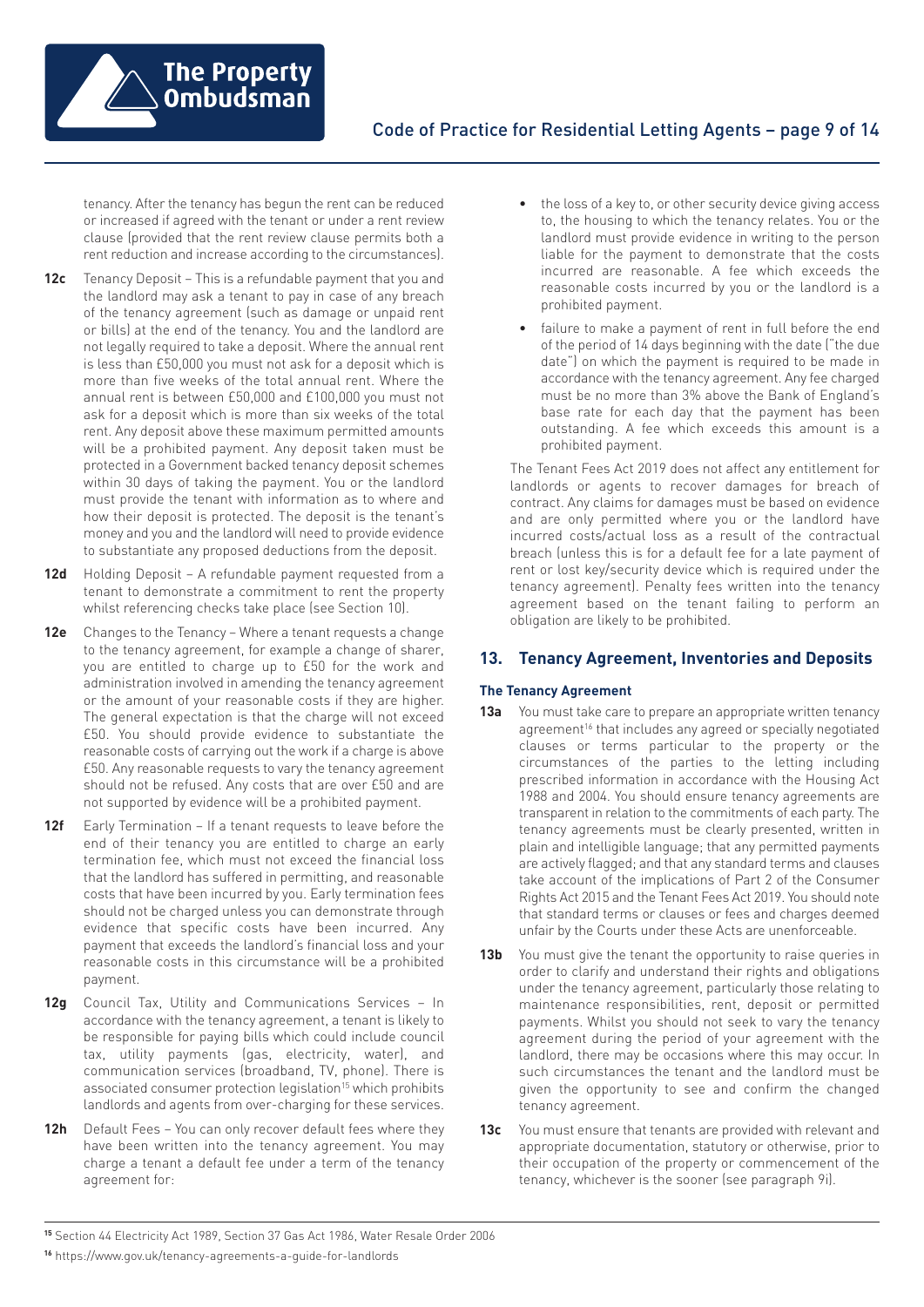

- **13d** By law you must, within 21 days of receipt of formal written request from a tenant, provide that tenant with the name and address of their landlord.
- **13e** Prior to the start of a tenancy, you must ensure that both landlord and tenant are aware of your ongoing role and scope, if any, in the continuing collection of rent and/or management of the property. In circumstances where the tenant is to be paying rent direct to a non-resident or overseas landlord, even where that is into a UK bank account, the tenant should be made aware of a tenant's obligations to HM Revenue and Customs in respect of a nonresident or overseas landlord's tax liability.

#### **Inventories and Schedules of Condition**

- **13f** Further to instructions from the landlord, you must ensure at the start of a tenancy that any Inventory and/or Schedule of Condition prepared by you, or an appointed subcontractor, is sufficiently detailed (e.g full descriptions and dated photographic evidence) and up to date to allow it to be used as a fair measure at the end of the tenancy. It is best practice to engage an independent inventory provider.
- **13g** You should arrange for a tenant to be checked-in to the property accompanied either by an Inventory Clerk or other representative of the landlord or the landlord's agent. Wherever this is not practical, the tenants must be provided promptly with the Inventory and/or Schedule of Condition and advised of the need to formally raise in writing any notable discrepancies, deficiencies or differences identified, within a specified period of time.
- 13h The tenant must be given sufficient time, up to 7 working days from receipt to read and comment upon and sign the Check-in report and Inventory, and given copies. If the tenant fails to sign and return the documents within the time frame the tenant can be deemed as to have accepted the contents as accurate. You must hold copies on file. You must actively flag and specifically draw to the attention of the tenant that their failure to sign and return the documents will result in the original unamended documentation being accepted as accurate. If the tenant refuses to sign within the relevant timescale they should be asked to explain why and the reason recorded.

#### **Deposits**

- **13i** Deposits taken for any Assured Shorthold Tenancy or 'replacement' tenancy must be protected by a recognised Tenancy Deposit Protection Scheme17 duly authorised under the Housing Act 2004 (England and Wales). Tenancy deposits must not exceed the maximum permitted amount and must be protected within the timescales and otherwise in accordance with the relevant scheme rules, including the serving of prescribed information.
- **13j** Deposits belong to the tenant and where they are passed to the landlord for protection any charges due from the landlord for fees etc must be dealt with as a separate issue and not deducted from the funds passed to the landlord.
- 13k You must ensure that the Assured Shorthold Tenancy agreement includes a clause that specifies how and by whom the tenancy deposit is to be held, and whether interest is to be paid or not. It should include some information on

how the tenancy deposit will be dealt with at the end of tenancy and the circumstances or criteria or procedure by which it will be refunded.

- **13l** Where relevant you must hold deposits on Assured Shorthold Tenancies as stakeholder (the legislation prohibits the holder of the deposit from disbursing the deposit without the agreement of the landlord and tenant. A disputed deposit can only be paid out following a decision by an adjudicator or the Courts). It is not compulsory to do so in respect of non-Assured Shorthold Tenancy deposits where you may continue to hold deposits as agents for the landlord. However, it is recommended that for the protection of the tenancy deposit and to help facilitate its fair disbursement at the end of the tenancy, you should hold the deposit as stakeholder where possible. Any deposits for which you hold the money whether or not this is covered by a recognised Tenancy Deposit Protection Scheme must be treated as clients' money.
- **13m** The relevant clause of the assured shorthold tenancy agreement must include provision for an unresolved deposit dispute to be referred to an independent dispute resolution scheme. This is via one of the statutory Tenancy Deposit Protection Schemes and there is a requirement by law to inform the tenant under which scheme the deposit is protected and how to seek resolution of a dispute over the return of the deposit should one arise.
- **13n** Where the deposit is in the form of a Bond (for example provided by a local authority) you must advise the landlord.
- **13o** Where a deposit replacement product (e.g. such as insurance) is proposed in place of a traditional deposit, the potential advantages and disadvantages of the product must be explained in clear terms to the tenant and the landlord and both party's agreement sought before proceeding.

# **14. Rent Collection**

- **14a** You must use legally acceptable methods to obtain prompt rental payments from tenants in accordance with their tenancy agreement and, when received, transfer those monies to the landlord promptly.
- **14b** You must have procedures in place to notify both landlord and tenant (and guarantor if relevant) in a timely manner, of rent that has become appreciably overdue and take suitable steps to notify rental warranty insurers (if appropriate) as necessary.
- **14c** You must provide a tenant, upon request, with a statement or schedule of rental payments received showing how arrears have arisen.
- **14d** You must draw a landlord's attention to a build-up of serious rental arrears and should seek appropriate instructions from the landlord or the landlord's professional advisers.
- **14e** You must co-operate fully and promptly with legal advisers acting for, or appointed on behalf of, landlords or tenants.
- 14f You must have in place suitable processes and accounting procedures for fulfilling the obligations placed upon an agent for the deduction, if appropriate, of tax from rent received on behalf of a non-resident or overseas landlord and subsequent payment and reporting to, the HM Revenue and Customs.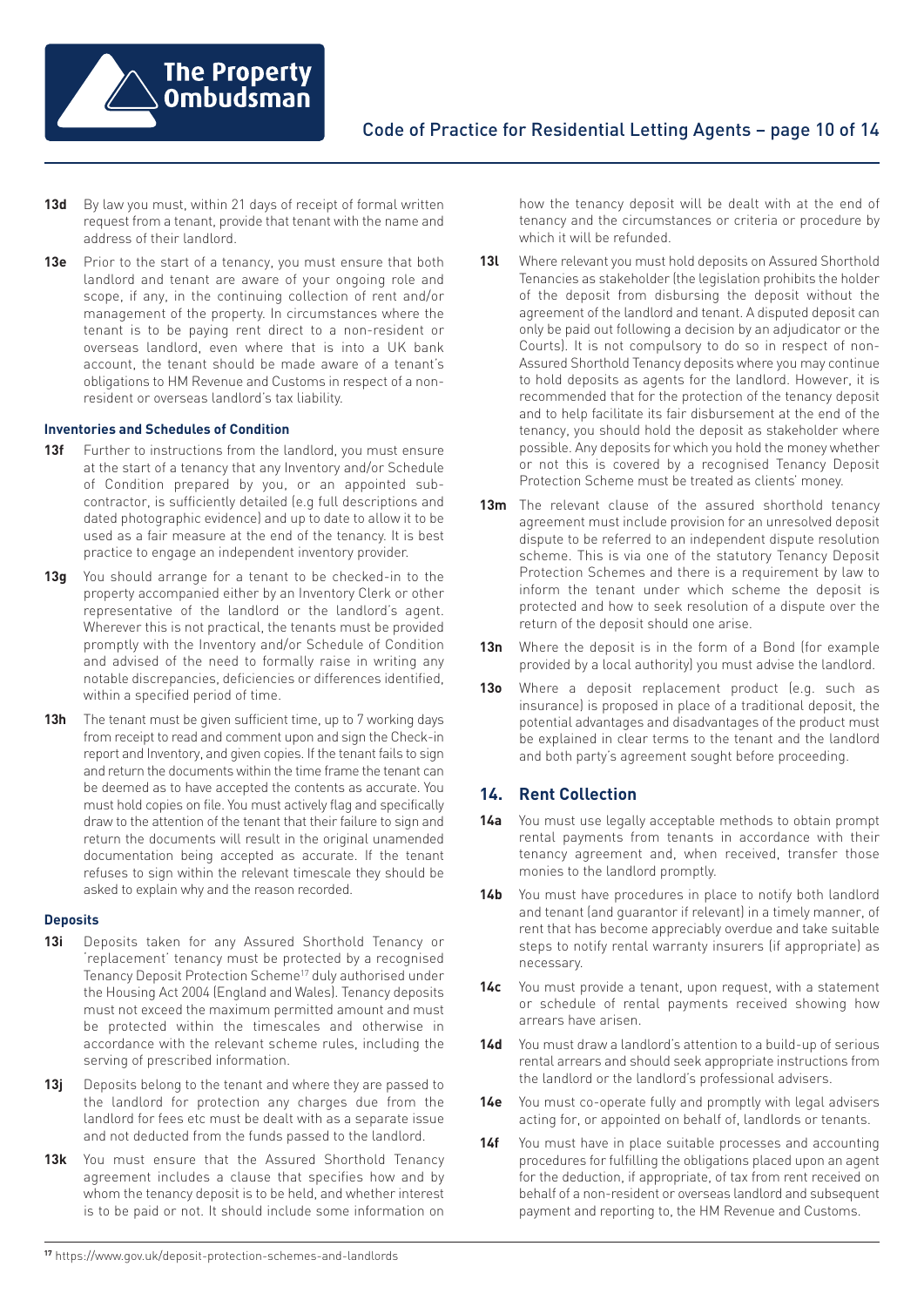

# **15. Management**

- **15a** You must manage a property in accordance with the law, the relevant tenancy agreement, and the Terms of Business with the landlord. It is accepted that there will be times when you will have to act as "an agent of necessity" (\*).
- **15b** You must respond promptly and appropriately in the circumstances to reasonable communications from landlords and tenants or any other authorised or appropriate third party, particularly where these relate to statutory repairing or maintenance obligations or safety regulations.
- **15c** You should make provisions for tenants to report emergency repairs outside of normal working hours and ensure that such reports are dealt with as soon as reasonably practicable.
- **15d** You must be prudent in the selection, appointment and use of contractors engaged to carry out work on behalf of, or to provide advice to landlords. You must take reasonable steps to ensure such contractors hold relevant professional indemnity and public liability insurance and possess suitable qualifications and/or applicable professional or trade membership where required.
- **15e** You must keep suitable records of repairs, maintenance, etc., carried out on behalf of the landlord and should ensure that instructions to contractors or suppliers indicate both any urgency required in carrying out jobs and, within reason, the scope or scale of the works needed.
- **15f** When determining the standard of repair or general maintenance required on behalf of a landlord, you should consider the age, character and prospective life of the property or the relevant part, and the locality in which it is situated.
- **15g** Initial contractors' quotes or estimates and subsequent receipts and invoices, submitted to you should be required to provide a sufficiently detailed breakdown to clarify what work is needed to be, or has been, carried out in which areas of the property and at what cost.
- **15h** The frequency of any routine visits to be made to the property by you during a tenancy must be agreed with the landlord in advance, normally within the Terms of Business. The landlord should be made aware that such visits are of limited scope, are of a generally superficial nature and are neither an inventory check nor a survey.
- **15i** You must keep records of when, or if any, routine visits are carried out during a tenancy; record any significant findings and be diligent in bringing such findings to the attention of both landlord and tenant, including any corrective actions suggested or required.
- **15j** You must communicate promptly to the landlord and tenant on any important issues or obligations relating to the use and occupation of the property, including significant breaches of the tenancy agreement that you become aware of.
- **15k** You should be prepared to provide a reasonable degree of guidance and sympathetic support to tenants of a managed property who are being harassed or victimised, or are the target of persistent anti-social behaviour.
- **15l** You should have in place a system to ascertain, at an appropriate time, the tenant's wishes and the landlord's instructions with regard to any renewal and/or termination of the tenancy.

# **16. Termination of a Tenancy**

- **16a** Upon receipt of appropriate instructions from the landlord, you must take steps to serve a notice in accordance with all relevant legislation<sup>18</sup> in writing upon a tenant to terminate the tenancy; either in line with the landlord's instructions or at the earliest time the law allows taking account of the landlord's requirements.
- **16b** You must inform a landlord, promptly and in writing, of the receipt of lawful notice from a tenant.
- **16c** On giving or receiving notice to bring a tenancy to an end, you must provide a tenant with general written guidance as to what steps need to be taken relating to the preparation of the property for the final check-out, handover of keys and other matters. You must actively flag and draw the tenant's specific attention to any specific clauses or obligations within the tenancy agreement relating in particular to potential deductions from the tenancy deposit but also, for example, to specified standards of cleaning etc. Note that under the Tenant Fees Act 2019 you cannot require a tenant to pay for a professional clean when they check-out, but you may request that a property is cleaned to a professional standard. However, if the tenancy was entered into before 1 June 2019 and a tenant agreed in the tenancy agreement to pay such fees then you can charge these fees up until 31 May 2020.
- **16d** Where a tenant does not vacate a property on the due date, you should take steps to ascertain the tenant's intentions and advise the landlord as soon as practicable. Where appropriate, you must take steps to notify any legal protection or expenses insurer and co-operate fully and promptly with legal advisers acting for, or appointed on behalf of, landlords.

## **17. End of Tenancy – Deposits, Disputes and Damages**

- **17a** Where appropriate to the services being provided and unless you have instructions to the contrary, you must arrange for, or carry out, the final Check-out as soon as is reasonably practicable after the tenants vacate and at the lawful end of the tenancy, preferably during daylight hours. The outgoing tenants should always be offered the opportunity of being present to observe the final Check-out.
- **17b** The Check-out must be conducted thoroughly and a sufficiently detailed report or summary prepared with specific reference back to the Inventory and Schedule of Condition prepared prior to the tenancy. It is best practice to engage an independent inventory provider.
- **17c** When the final Check-out has been completed and the parties have agreed there are no intended deductions or any dispute, you must refund the full deposit to the ex-tenant(s) or instruct the landlord or tenant's deposit holder in respect of Assured Shorthold Tenancies within a maximum of 10 working days. Where practical the agent should use fast payment schemes.
- **17d** Irrespective of how the tenancy deposit has been held by you, where you are subsequently contractually involved in negotiations between the parties at the end of the tenancy, you must communicate promptly, regularly, politely and fairly. Major pertinent details and recommendations or suggestions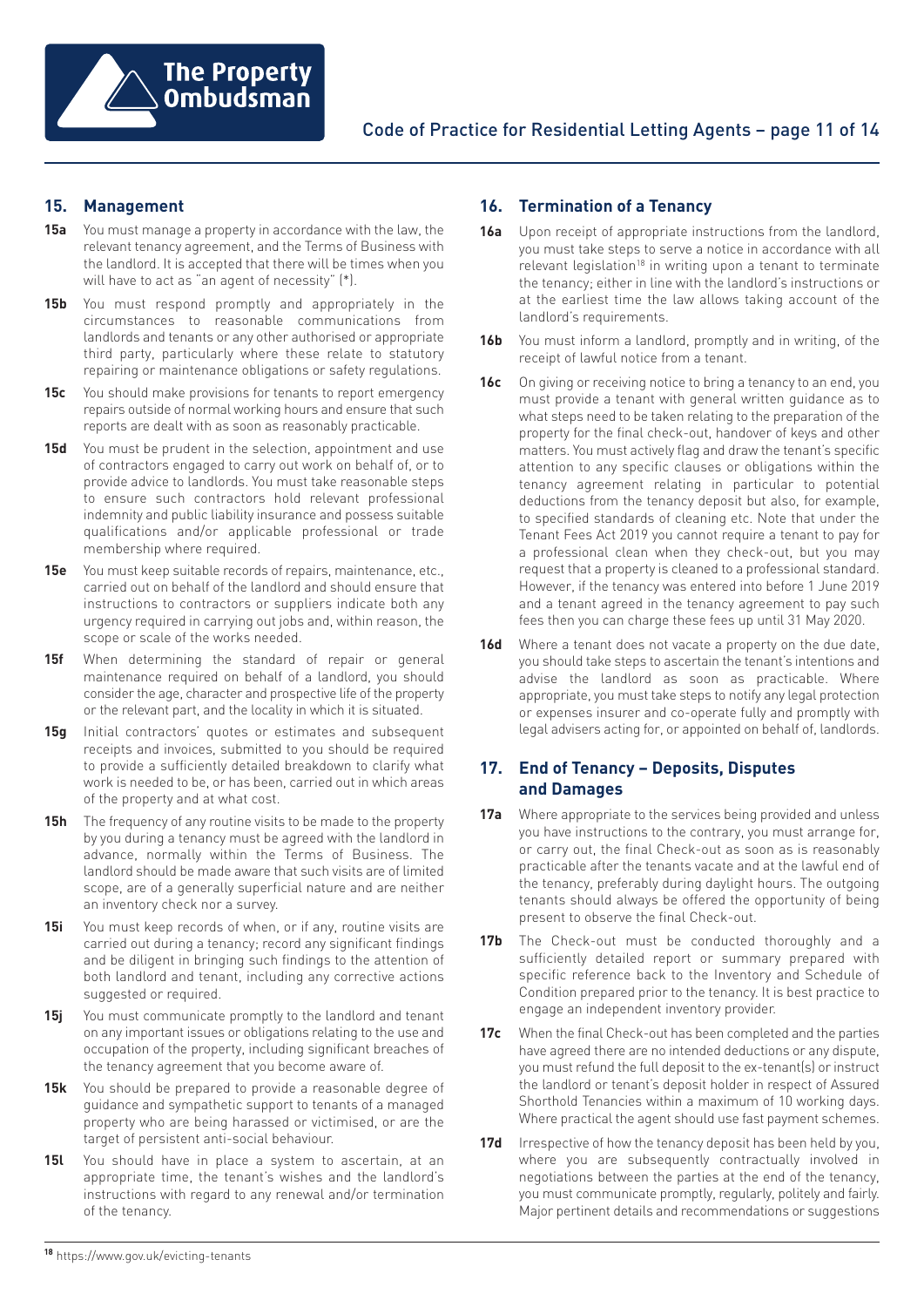

must be confirmed in writing and evidence (such as quotations and invoices) must be provided to substantiate any requested deductions from a tenant's deposit.

- **17e** You must ensure that instructions to contractors or suppliers and, subsequently, contractors or suppliers quotations or receipts provide a sufficiently detailed breakdown to clarify precisely what work is to be/has been carried out in which areas of a property. It should then be simple for all parties to assess and understand what portion of the work and costs can lawfully be allocated to the landlord or tenant in the light of the Inventory, Check-out report or tenancy agreement obligations.
- **17f** Wherever possible, once proposed deductions have initially been raised with the parties, you must pay over to each relevant party any amount of the deposit that is not subject to a dispute, as soon as administratively practicable and ensure that the parties to a disputed tenancy are advised of the timescales and procedures for progressing a dispute.
- **17g** You are expected to co-operate and comply fully and promptly with any investigation and the result of any independent, alternative deposit dispute resolution service, such as a Tenancy Deposit Protection Scheme, invoked by the parties.

# **18. Clients' Money**

- **18a** Where you hold client money you must belong to a government approved client money protection (CMP) scheme<sup>19</sup>.
- **18b** You must at all times keep clients' money in a client money account with a bank or building society authorised by the Financial Conduct Authority.
- **18c** You must have appropriate client money protection handling procedures.
- **18d** You must obtain a certificate confirming membership of an approved CMP scheme and display this prominently in each of your offices where you deal with the public and on your website. You must provide a copy of the certificate to any person who may reasonably require it, free of charge.
- **18e** You must transfer monies due to a landlord and provide an appropriate, regular statement of income and expenditure in accordance with agreed terms. Other than for minor amounts, adequately detailed invoices or receipts should support payments made on behalf of a landlord and copies provided to the landlord upon request.

## **19. In-house Complaints Handling**

- **19a** You must maintain and operate an in-house complaints procedure. Such procedures must be in writing; explain how to complain to your business and to the Ombudsman; be readily available in each office and on your website; and be available for inspection by both the Ombudsman and/or TPO Limited.
- 19b All verbal and written complaints must be recorded by you at the time they are made.
- **19c** You must agree to deal with any properly appointed representative of a Complainant (\*).
- **19d** All written complaints must be acknowledged in writing within 3 working days and a proper investigation promptly undertaken. A formal written outcome of your investigation

must be sent to the Complainant within 15 working days of receipt of the original complaint. A senior member of staff or designated complaint handler not directly involved in the transaction should deal with the complaint. In exceptional cases, where the timescale needs to be extended beyond this limit, the Complainant should be kept fully informed and an explanation provided.

- **19e** If the Complainant remains dissatisfied, the Complainant must be told how the complaint can be further pursued within your business. This should provide the opportunity for a speedy, separate and detached review of the complaint by staff not directly involved in the transaction. Such a review must be sent to the Complainant within 15 working days.
- 19f Following the conclusion of your investigation, a written statement expressing your final view, and including any offer made, must be sent to the Complainant. This letter must also tell the Complainant how the matter can be referred to the Ombudsman, pointing out that any such referral by the Complainant must be made within 12 months of your final view.
- **19g** You must not imply that payment of any outstanding commission fee or additional costs is a condition of a review by the Ombudsman.

## **20. Referrals to the Ombudsman**

- **20a** You must co-operate with any investigations by the Ombudsman being conducted in accordance with the Ombudsman's Terms of Reference.
- **20b** You must:
	- comply with any award and/or direction made by the Ombudsman against you and accepted by the Complainant and which is binding upon you under the Terms of Reference; and
	- pay the Complainant the amount of any such award if accepted by the Complainant within the period for payment required by the Ombudsman.

## **21. Compliance Monitoring**

- **21a** You must comply with the requirements of any code compliance monitoring or compliance survey procedure used by TPO Limited.
- **21b** You must inform consumers that their contact details may be used in any monitoring/ survey process in order to ensure compliance with data protection legislation (in particular, the General Data Protection Regulation or any successor legislation). You must also inform consumers of the lawful basis of such processing, which might be, for example, that the processing is necessary for the purposes of your legitimate business interests.

## **22. Non-Compliance with the Code**

- **22a** Cases of non-compliance will be dealt with by the Compliance Committee (CC) of the TPO Board.
- 22b The CC will consider those cases brought to its attention by the Ombudsman, acting within the Ombudsman's Terms of Reference, where the Ombudsman considers there has been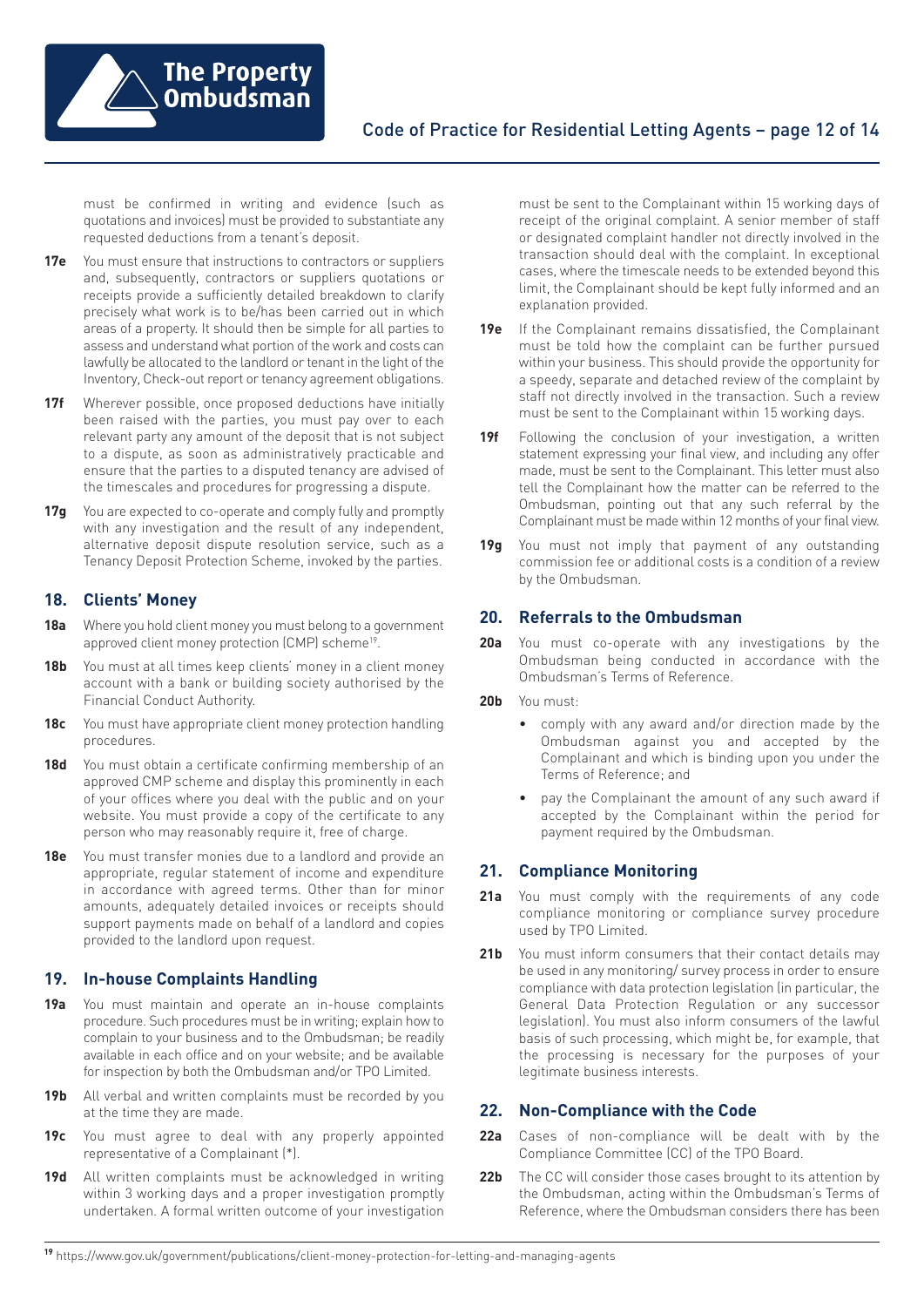

any single flagrant breach and/or any persistent breaches of the Code by any Member Agent. When considering such cases the CC will also consider whether the conduct is such that it raises issues concerning the Member's continuing registration under the the Redress Schemes for Lettings Agency Work and Property Management Work (Requirement to Belong to a Scheme etc) (England) Order 2014.

- **22c** The CC will also consider cases of non-compliance where there may have been a single flagrant breach and/or any persistent breaches of the Code, failure to complete compliance monitoring, where it is considered that the Member has brought the scheme into disrepute or where the Member has seriously failed to comply with their membership obligations in another way.
- **22d** The CC will determine any disciplinary sanction in accordance with its terms of reference as defined from time to time.

# **23. Glossary of Terms**

In this Code, the following interpretations and definitions apply:

- **23a Agent of Necessity.** Created by an emergency arising from a situation making it necessary or proper for the agent to act without receiving the sanction or authorisation of the landlord and/or the tenant.
- **23b Aggressive Behaviour.** Here are some illustrative examples of aggressive behaviour or practices. It is not an exhaustive list. In each case, the test is whether the average consumer's freedom of choice or conduct is (or would be likely to be) impaired and, as a result, they take (or would be likely to take) a different transactional decision. When you gain new landlords and instructions, when you market property for rental, when you negotiate rents and arrange tenancies you should not:
	- Impose onerous or disproportionate requirements which prevent a landlord client from exercising rights to terminate an agreement or switch to another agency.
	- Refuse to allow a landlord to cancel their contract with you, where a cancellation period applies and has not expired.
	- Pressure a landlord or tenant to use associated services, for example to take out an insurance policy through an associate.
	- Pressure (for example by persistent and/or aggressive telephone calls/emails) the prospective tenant to act quickly to put in a rental offer or finalise the tenancy agreement.
	- In order to make commission quickly, pressure a landlord to accept a rental offer at a lower rate than is reasonable for their property, for example by telling them that they cannot get a better offer.
	- Pursue commission or other fees from the prospective or existing tenant/landlord to which you are not entitled.
	- Intimidate, pressure or coerce landlords or tenants into dropping complaints against your business, for example by using threatening or abusive language or actions when you deal with complaints.
- **23c Associate.** Includes a brother, sister, husband, wife, civil partner, aunt, uncle, nephew, niece, parents, grandparents,

children and grandchildren. The definition also includes business associates.

- **23d Average Consumer.** The 'average consumer' is someone who is reasonably well-informed, and reasonably observant and circumspect. For example, an average consumer would pay some attention to documentation given to them, but not necessarily to the small print unless key points in it are brought to their attention. An average consumer would check out publicly available facts for themselves where this is straightforward to do, although what checks they actually make will be influenced by the information that you have given them. The CPRs do, however, provide for where a commercial practice is targeted at a particular group of consumers. In these cases, the 'average consumer' will refer to the average member of that group, not the average consumer generally. This will be relevant to you if you are targeting your commercial practice at a particular group of consumers.
- **23e Client.** A person who has instructed you to let a property on their behalf in the United Kingdom (excluding Scotland, the Channel Islands and the Isle of Man). Where appropriate, this definition includes a client's properly appointed representative.
- **23f Clients' Money.** Money held or rent collected for and on behalf of landlords, including ex-landlords is considered as client money and this will include deposits or money held for and on behalf of an applicant, tenant or ex-tenant.
- **23g Client Money Protection.** Provides compensation to landlords, tenants and other clients should an agent misappropriate the rent, deposit or other client funds.
- **23h Complainant.** Someone who is an actual or potential landlord or tenant or former landlord or former tenant of residential property making a complaint against a Member Agent. Where appropriate, this definition includes a Complainant's properly appointed representative, third parties and other definitions as set out in the Ombudsman's .<br>Terms of Reference
- **23i Connected Person.** Includes:
	- Your employer or principal.
	- Your employee or agent.
	- Any associate including the term "business associate" as defined within Sections 31 and 32 of the Estate Agents Act 1979.
- **23j Consumer.** Refers to an actual or potential tenant or landlord.
- **23k Deadline for Agreement.** A 15 day period to agree and sign the tenancy agreement, beginning on the day on which the landlord or letting agent receives the holding deposit, unless a different deadline has been agreed in writing with the tenant and the landlord. The period where the agent and landlord conduct pre-tenancy checks before a decision is made whether to enter into a tenancy agreement with the tenant. The time period can be varied with the written agreement of the tenant and the landlord.
- **23l False or Misleading Information.** The difference between the information a tenant has provided and the correct information, or their conduct in providing false or misleading information, where this materially affects the landlord's decision to grant